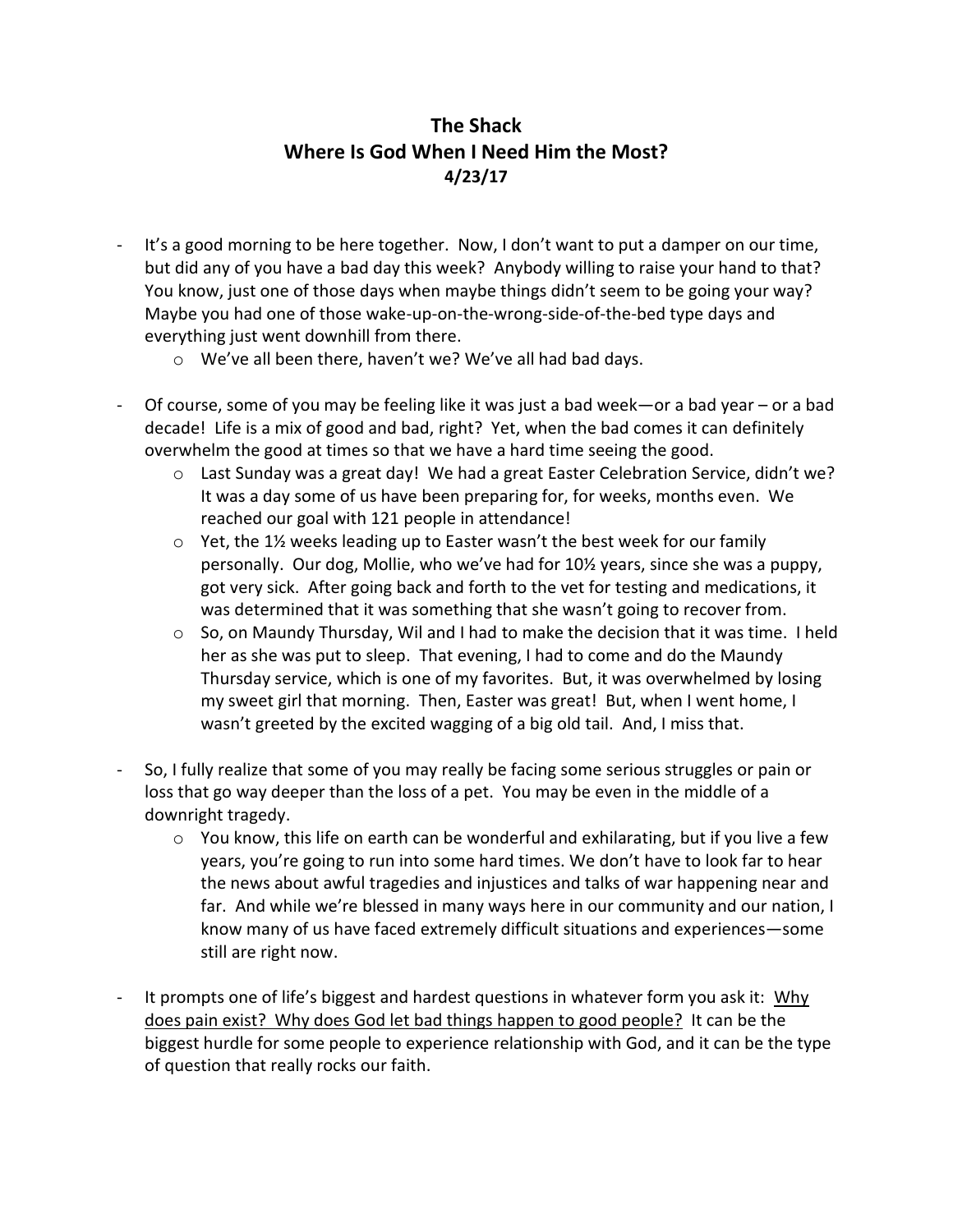- $\circ$  I know we're getting heavy pretty quickly here this morning, and sometimes we don't like to talk too much about the events, experiences, or questions that cut us to the core and cause us to struggle with trusting God.
- $\circ$  It can feel a little like opening Pandora's box to admit our doubts or face those things in life that have the potential to shake our faith. But, we need to.
- So, wherever you are on your journey of trusting God, whatever you're wrestling with inside, I'm glad you are here. Last week, I encouraged folks to seek answers for their questions and I'm glad you took me up on that.
	- $\circ$  And, let me say up front that our God is big enough to handle our questions. He is loving enough to handle our emotions—even our anger or confusion. And He is good enough to meet us where we are, to heal us from the inside out, and to bring good out of even the most terrible pain or circumstances.
- Over the next few weeks, this is going to be a place where we ask and explore some tough questions. Together we are going to dig into some provocative questions, start some deep conversations, and, I hope, explore what it can really look like to encounter God.
	- $\circ$  As we've said, we'll be using the movie, The Shack, to help spark our journey, and we'll be watching some video clips as examples and illustrations. Based on the novel, The Shack takes us on a father's spiritual journey as he questions God, God's existence and God's goodness.
	- o After suffering a family tragedy, Mack Phillips spirals into a deep depression, causing him to question everything. Facing a crisis of faith, he receives a mysterious letter urging him to an abandoned shack deep in the Oregon wilderness, the site of the tragedy.
	- $\circ$  Despite his doubts, Mack journeys to the shack and encounters a group of three people (think the Trinity), led by a woman named Papa. Through this meeting, Mack finds important truths that will transform his understanding of his tragedy and change his life forever.
	- $\circ$  Last week, we watched the trailer, but something was up with the sound and I don't know if you could hear it well, so let's watch it again to get a little taste of the movie.
	- o **Show trailer.**
- Out of curiosity, how many of you have seen the movie? How many of you have read the book? They are both so powerful! If you haven't seen The Shack, although it is no longer in theaters, the book is still, obviously, available. It is an easy read. It is a fictional book that shares some wonderful spiritual truths. If you want to go deeper through this series, I would encourage you to read the book.
- In many ways, The Shack is like a modern-day parable, similar to the stories Jesus told to help people better understand the truth He wanted to communicate. The Shack is an artistic and imaginative representation of a deeply personal story that explores how we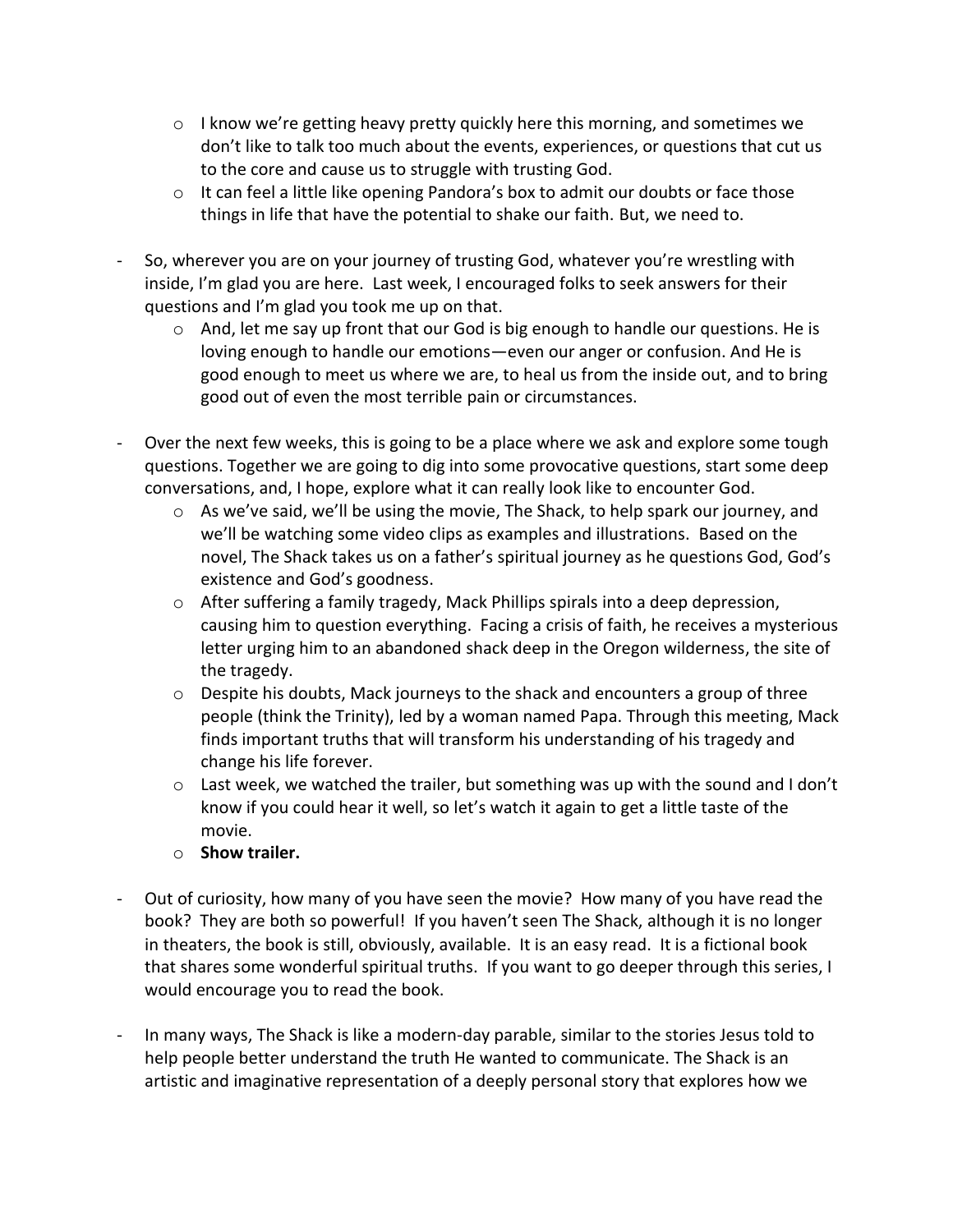deal with pain, how we find healing, and what it might be like to encounter God face-toface in our day.

- $\circ$  It helps us give voice to some of our difficult questions and points us toward the path for healing. For all those who have wondered where God is in their pain, for those who have questioned if God is there at all, it presents an unforgettable encounter with a divine love that promises to never leave us.
- $\circ$  It points us toward biblical principles that apply to us all, whether we have endured terrible tragedy and pain or the more common struggles of everyday life.
- As we start to dive in, today's movie clip takes us to an early conversation between Mack and Papa at the shack. And, right up front, I want to discuss what we are about to see because you'll notice right away in this scene that Papa (God the Father) is a black woman, played by Octavia Spencer.
	- $\circ$  In later clips we'll see Jesus as a young carpenter of Middle Eastern descent (that makes sense) and Sarayu, the Holy Spirit, in the form of an Asian woman.
	- o Now, when I first read the book and read that God was portrayed in the form of a woman, I was taken back. And, there are folks then and now with the release of the movie who are up in arms about God being portrayed as a woman and calling it heretical theology.
- But, let me encourage you that these characters are not meant as literal portrayals of God or as a theological statement on the gender or race of God. Instead, they are an artistic way of presenting the different aspects of God's character in each member of the Trinity.
	- $\circ$  God created man in his image and God created woman in his image. Genesis 1 tells us, "both man and woman were created in His image." Therefore, God holds the attributes of both men and women. He is strong and compassionate. He is provider and nurturer. He encompasses everything about all of us and goes beyond everything about us as well.
	- o The Trinity of God the Father, God, the Son, and God, the Holy Spirit in the book and movie are creative representations of God's transcendence and goodness. God is above and beyond all earthly limitations, and in His goodness, He desires to break down all boundaries in order to reach us with His compassion and saving grace.
- That's what we see Him doing with Mack. In the context of the story, Mack has rejected God in the past, but God is reaching out to him. Early in the movie, we see that Mack and his mother were abused by his alcoholic father. This naturally shapes Mack's view of God as a father and is a big part of why Mack rejects God.
	- o I personally know women who have had a real hard time accepting God as Father because they were sexually and physically abused by their earthly father. You probably know people like that as well. Their image of father is warped because of the abuse. God wants to meet them where they are and help them through it so they can see him as their perfect heavenly Father.
	- $\circ$  So, in the movie, we hear Papa tell Mack, "After what you've been through, I didn't think you could handle a father right now." Papa knows what Mack needs. And,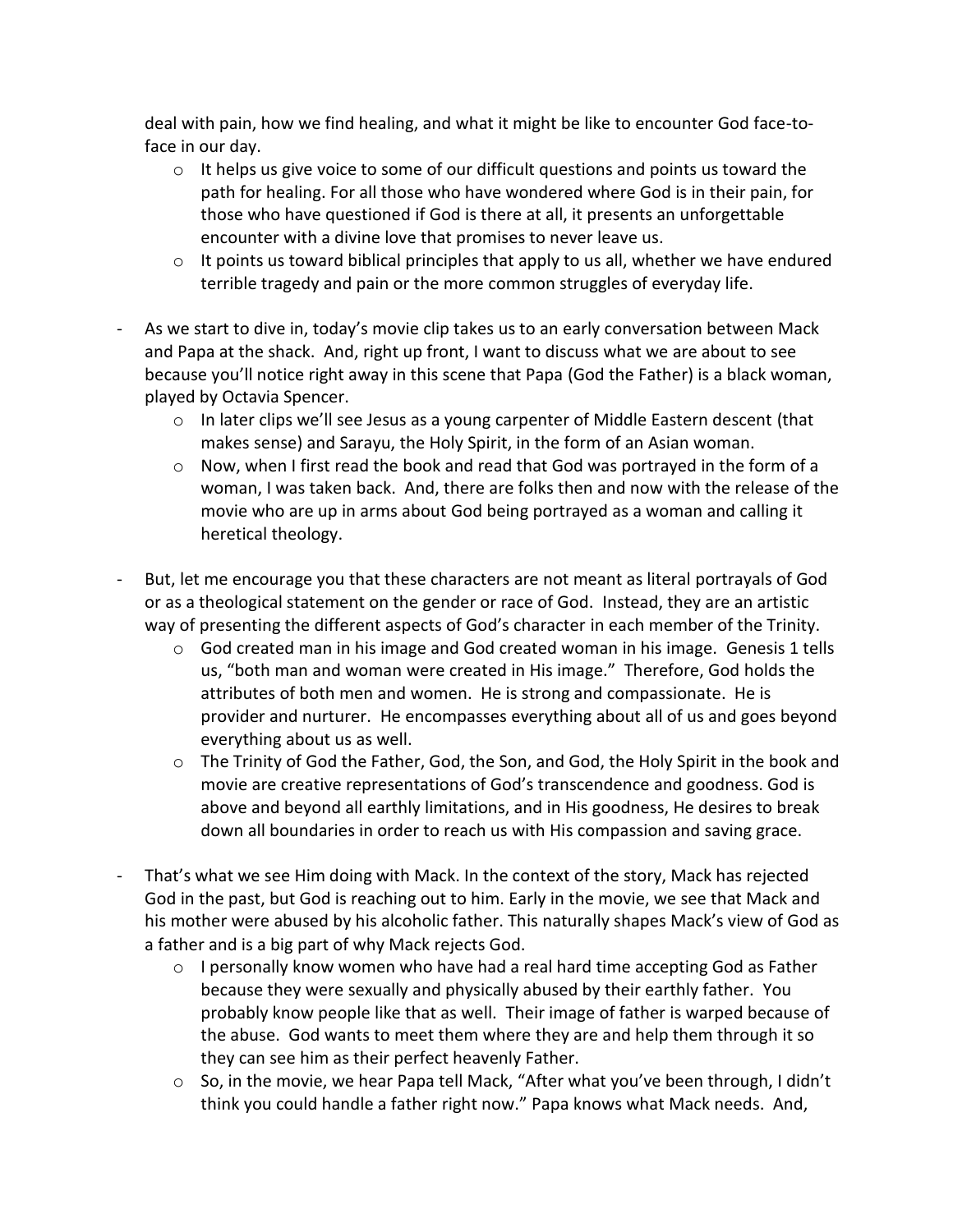God longs to heal him, so Papa reaches out to Mack in a representation he can relate to.

- $\circ$  In fact, later in the film, Papa appears as a man and tells Mack that a father figure is what's needed for the challenge Mack has to face at that time. In much deeper ways than gender, God is not at all who or what Mack expected.
- While the movie is fictional, the artistic representations of God through these characters are a powerful picture of the Trinity. The appearance of God in different characters echoes the truth of the Bible that God is three in one and that God is not limited by our earthly concepts of Him.
	- $\circ$  In fact, throughout the Bible, we see God taking on various forms in order to meet with those He loves. For Moses, it was a burning bush. To the Israelites escaping Egypt, God appeared in the form of a pillar of cloud and of fire.
	- $\circ$  Elsewhere in the Bible, God's presence was manifested in and through a rushing wind, and His message came through angels and even a donkey. Even Jesus Himself, who had a human body, was not what the people expected of the Messiah.
- And in case, like me, you feel taken aback by the portrayal of God as a woman, don't forget that there are places in the Bible where God's character is described in female terms.
	- $\circ$  Hosea 11:4 compares God's love to that of a mother: "I led them with cords of human kindness, with ties of love. To them I was like one who lifts a little child to the cheek, and I bent down to feed them"
	- o Isaiah 66:13 echoes this idea when it says, "As a mother comforts her child, so will I comfort you."
- Are these passages claiming God is a woman? No. And neither is The Shack. But God is in the business of eradicating our assumptions and expectations and replacing them with an invitation to trust His goodness as He works in our lives. He will stop at nothing to draw us closer and demonstrate to us His love and goodness.
	- $\circ$  The Shack isn't teaching that God is a woman. What we find are powerful elements of storytelling and beautiful depictions of God's character and His relentless love and pursuit of each of us to meet us where we are in our brokenness.
- So, without revealing any spoilers, as they knead bread dough together, things get deep.
	- o Let's watch.
	- o **Show Movie Clip 1: "Truth"**
- Have you ever asked that question: "Where were You when I needed You?" Have you ever wondered, "Where is God in all this mess, in all this pain?"
	- $\circ$  These are big questions, aren't they? For many people, this what can keep them from belief and faith. The general question is "How can a loving God allow such evil in the world?"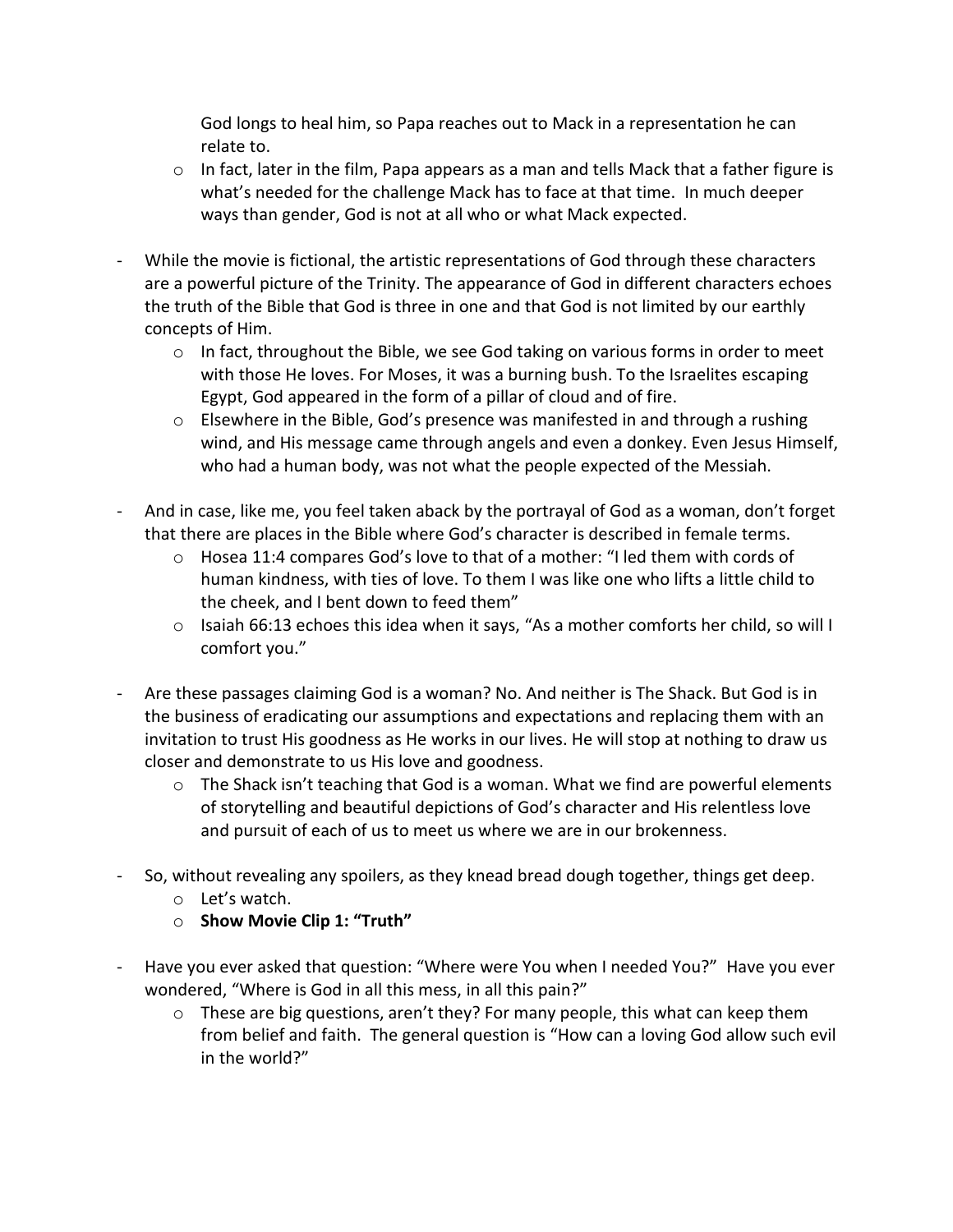- $\circ$  But for most people, the most difficult question in this world has a much more personal tone. It's "Where were You when I needed You?" It's "Where is God in my pain?"
- Maybe you've grappled with these questions. Maybe you're facing them right now. Everyday, humans for millennia have wrestled with them.
	- o We all feel the weight of a broken world. Live long enough on this earth, and we will face trouble and hardship. Our worst fears are of the most painful events, and we hope and pray that we won't have to experience them.
	- $\circ$  For Mack, he is going through what is probably the worst fear for anyone who is a parent. He is going through the loss of his daughter at the hands of a child predator.
	- $\circ$  As a mom, this is my worst fear. It is why my eye is ever watching, ever scanning, ever looking around to see who is in our vicinity and, if we are at a park or a children's event, is every adult here with a child? It's why I always tell my boys, "I need to be able to see you." Josiah ask me once, "when can I go outside by myself?" I said, "I don't know, maybe when you're 16 or so." He just looked at me.
- So, when troubles come and even if our worst fears become reality, what do we do with these questions? How do we answer them? How do find hope in the midst of our pain? And how do we know God is good when everything around us feels like He isn't?
	- $\circ$  Now, I'm not promising that we'll find the be-all, end-all answers today. I can't give all the answers in a 30-minute sermon. But there is hope. There is good that overcomes evil. And I'd like for us to look at some starting points that can offer encouragement and hope.
- First, Don't Hold Back
	- o Listen, let me encourage you today and tell you again that God can handle our questions and emotions. We don't have to hold back with Him. He understands our emotions. He knows our thoughts and feelings whether we give voice to them or not. He created them, after all.
- I preached a sermon years ago that was entitled "How to Have a Fake Relationship with God." It dealt with the idea of not questioning God or asking "why."
	- o See, growing up, I remember hearing from good-intentioned saints that you shouldn't question God. You should never ask him "why." God has a reason and you don't have to know the reason, just have enough faith to know that God knows what he is doing.
	- $\circ$  Those good intentions that were meant to build our faith actually broke our faith down. If we aren't allowed to ask questions and go to God with our deepest hurts and even our anger, how in the world can we have any kind of relationship with him?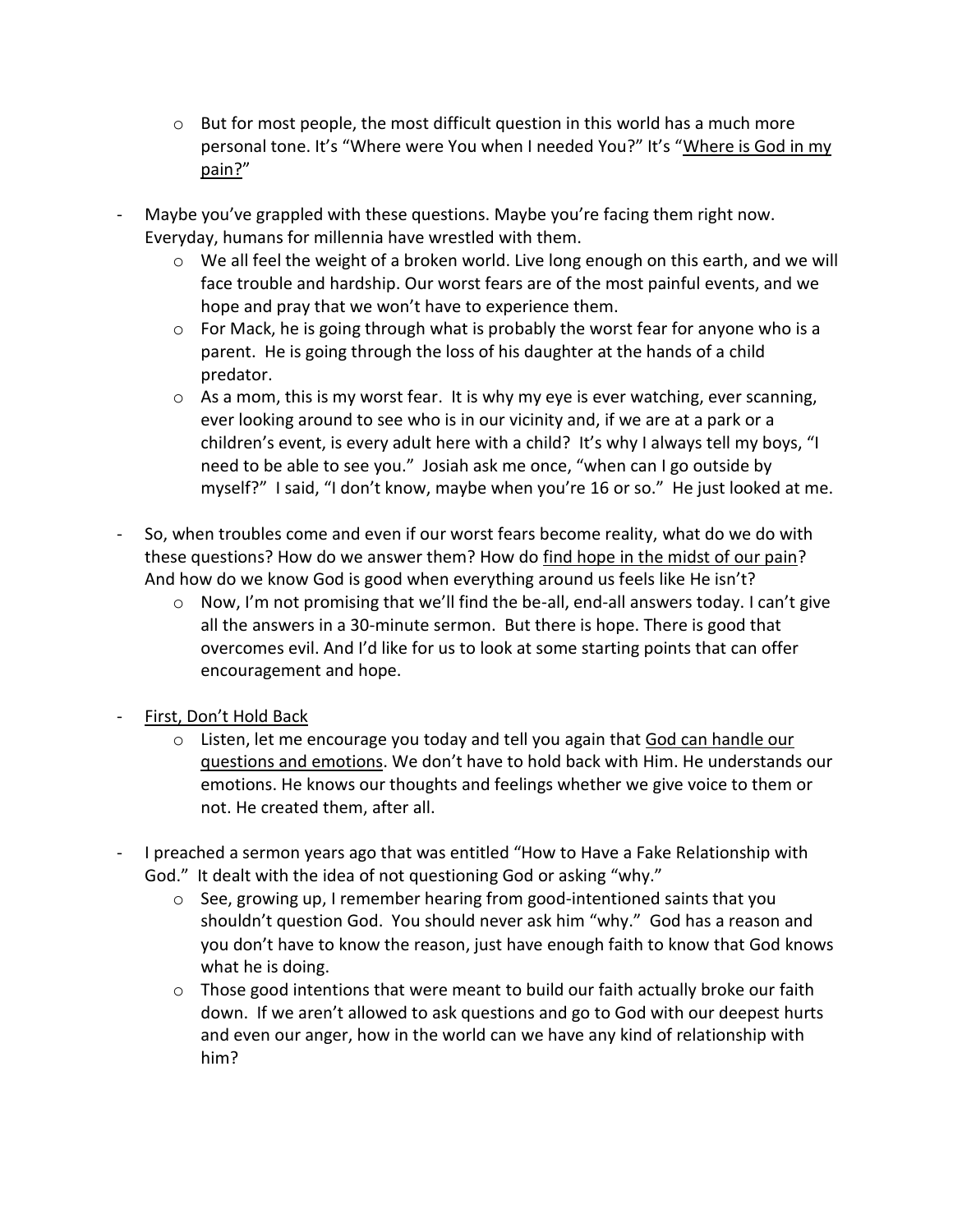- Can you imagine being married to someone who refused to listen to any questioning, who refused to hear or seek to understand things that they have done to hurt you, who doesn't want to hear your emotions, who basically doesn't want to hear anything from you unless it is good about them? That would be a fake marriage.
	- $\circ$  God is not into fake. He is all about being real. He wants us to be real. And, the God who is big enough to create the universe, the earth and all that is in it, is quite capable, able and willing to deal with your questions and emotions.
	- o He would rather you be angry with him and tell him about it so that he can work with you through that, than to keep it in and distrust him. That is a real relationship and that's what he wants.
- How do we know that's what God wants? Well, let's look in the Bible at King David, arguably Israel's greatest king. He offers us excellent examples in his psalms. He wasn't afraid to tell God exactly what he was feeling. Consider these examples:
	- o Psalm 13:1-2, David says, O LORD, how long will you forget me? Forever? How long will you look the other way? **<sup>2</sup>**How long must I struggle with anguish in my soul, with sorrow in my heart every day?
	- o Psalm 22:1-2, David says, My God, my God, why have you abandoned me? Why are you so far away when I groan for help? **<sup>2</sup>** Every day I call to you, my God, but you do not answer. Every night I lift my voice, but I find no relief.
	- o You probably recognize that second one. We talked about it last week. On the cross, it was what Jesus cried out in anguish.
- But let's look more closely at David for now. Did God get angry at him for his honest outbursts? Did He strike David down and tell him, "How dare you! You're not allowed to ask these questions! Who do you think you are? I'm God, not you!"
	- o No, not in the least. This is how God described David much later in history in Acts 13:22 it says, "After removing Saul, he made David their king. God testified concerning him: 'I have found David son of Jesse, a man after my own heart; he will do everything I want him to do'"
	- o This could be surprising considering how much David questioned God, cried out to God and given some of the mistakes and sins David committed. Yet, David's relationship with God was marked by honesty, and God saw David's tendency to tell it like it is as part of his authentic search to know God.
	- o A man after God's own heart—what a description, especially coming from God Himself! I want God to say that about me! David poured out his heart and emotions to God. He wasn't afraid to ask God the tough questions directly to His face. We don't have to be afraid to do the same.
- What we see in David's psalms and experience is that after David unleashes his pains and fears and doubts, he almost always comes back to cries of need and dependence on God. His rants turn into honest pleas for help and humble expressions of worship.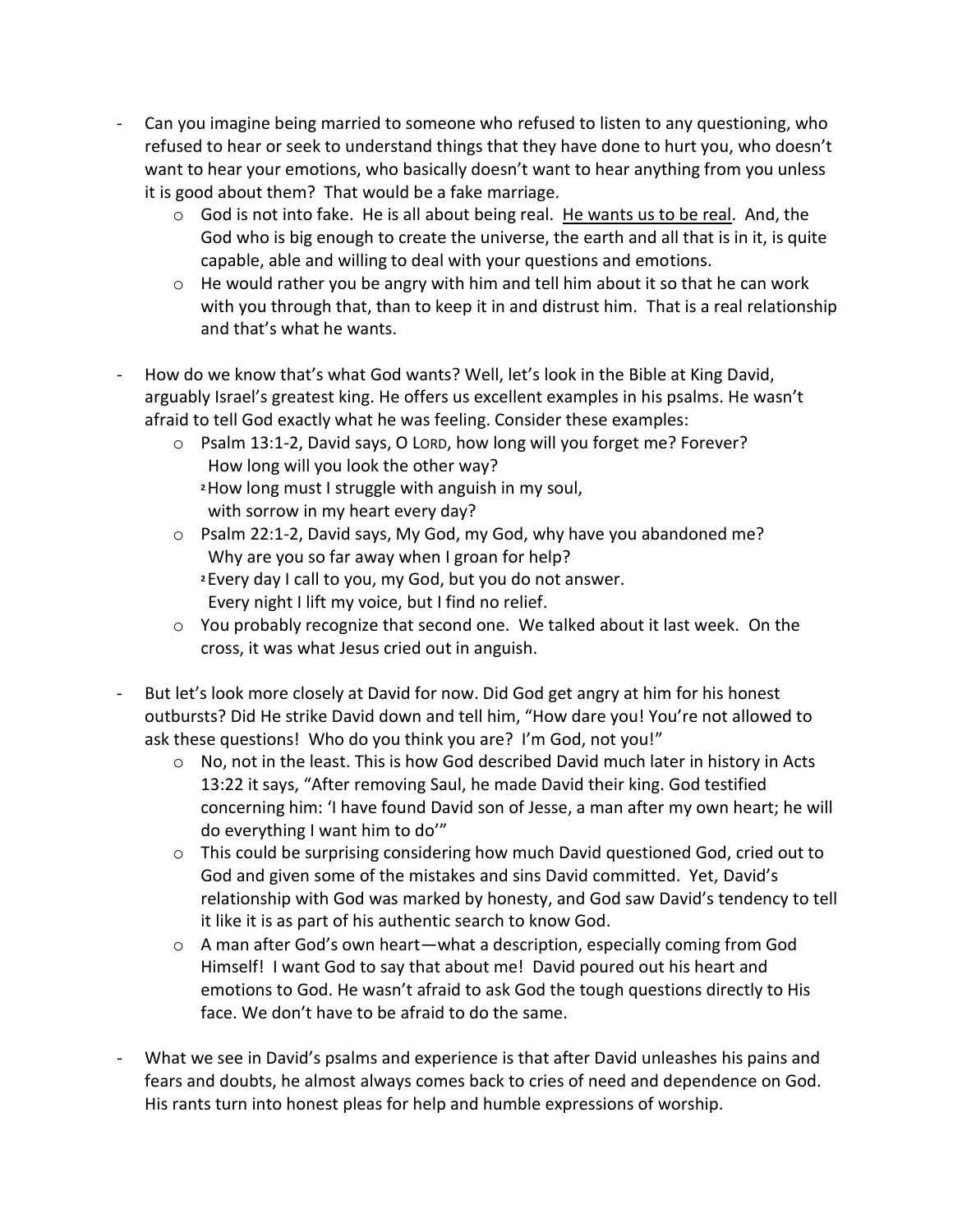- o Maybe that's an important note for us: David took those painful emotions to God and he allowed God to turn his hopelessness into hope. He opened his heart honestly, with everything that was inside it—and let God work there to bring healing and to plant the seeds of hope even if David couldn't yet see the way out.
- o Being honest brings healing. David is a real, sometimes gritty, example of how we can reach out and connect with God through our pain and questioning.
- When we do, we find that . . . God Meets Us
	- $\circ$  See, in the midst of our pain, we often—and understandably— we get caught up in the why? But a more important focus might be the where?
	- $\circ$  This morning, I don't want to gloss over these questions like "If God is good, why does so much evil and pain and tragedy still exist?" or "Why do bad things happen to good people?" Those are legitimate questions, and if they are questions you're wanting to explore more deeply, I or Pastor Wil would be glad to talk with you further individually.
	- $\circ$  But for our time together this morning, let me just point out that the Bible gives us a framework for answering and understanding those questions.
- Evil and suffering exist in this world because humans (we) chose evil. This goes all the way back to Adam and Eve. When that first couple chose to disobey God, they took the fall for all humanity, and sin has stained every one of us. The perfect creation God had made was broken, and that brokenness continues.
	- $\circ$  Images of children suffering just breaks me. Especially since becoming a mother. Not long ago, there were images of children flooding the news and social media who were found dead on the hills outside of one of those cities in the Middle East as they were trying to flee with their families when ISIS had invaded and were targeting Christians.
	- o And, I thought, "God, these people are Christians your people! And, they are children! Why couldn't you do something? You know, fire from heaven, a plague of some kind? Just a couple of suggestions. Why is it like this?" I heard almost a whisper in my ear, "It wasn't supposed to be like this. This was never my plan. My plan was perfect." Humanity chose something different and we continue to. The choices of humans can never be a reflection on God's goodness.
- But, doesn't He care? Absolutely. Why doesn't God stop it? Someday He will when He restores all creation and makes everything new. His bigger plans will prevail.
	- $\circ$  In the meantime, He is working to connect and heal within us and around us and through us. Even in this broken world, we can find encouragement. And asking the question "where?" can help. Where is God?
	- $\circ$  The answer is: right here. Right beside us and within us. God has promised to be with us always—even in the midst of our pain and suffering. Hebrews 13:5 tells us, "God has said, 'Never will I leave you; never will I forsake you.'"
	- $\circ$  God is with us through the pain. Jesus promises to be with us through whatever we face. "Surely I am with you always, to the very end of the age" Jesus said in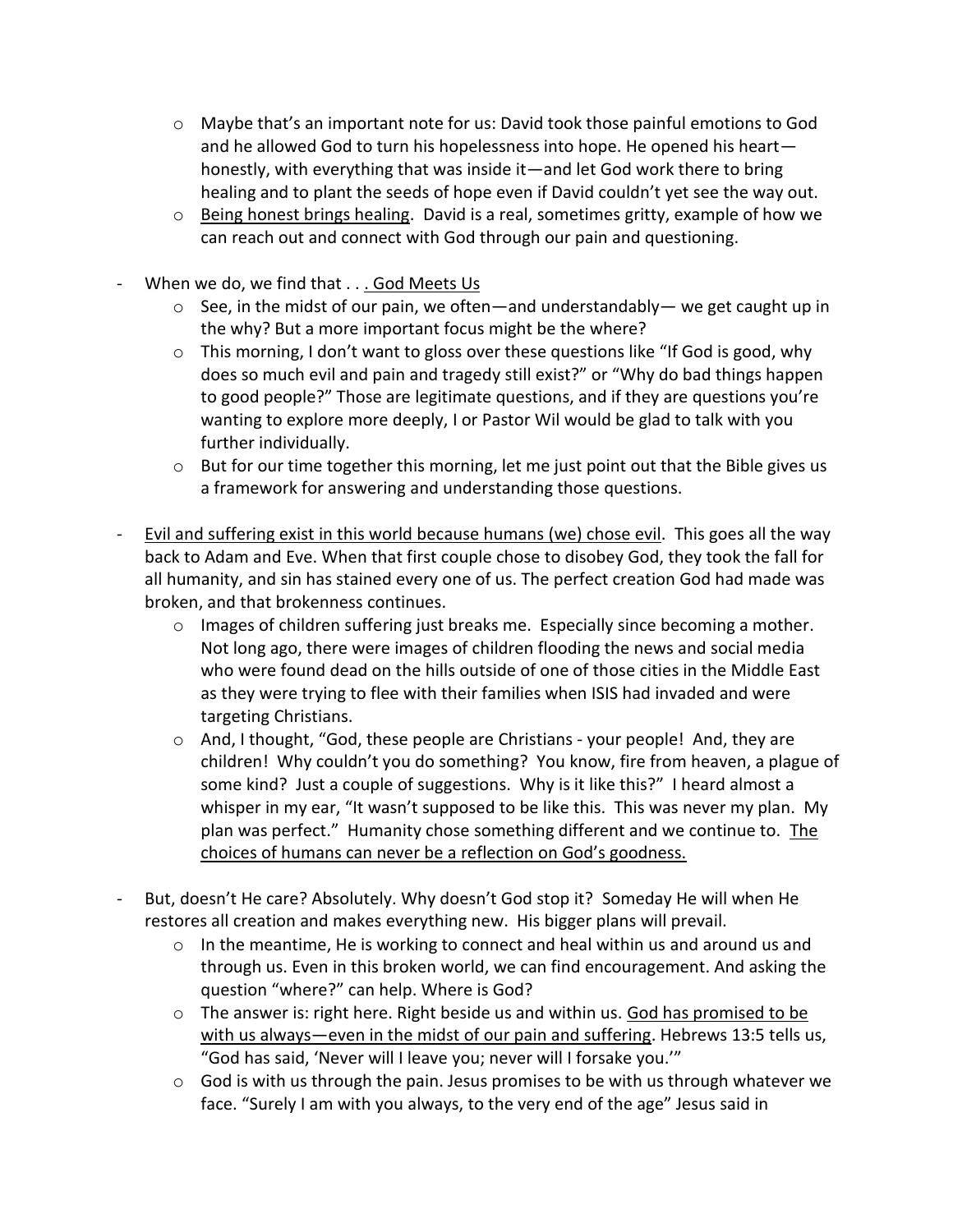Matthew 28:20. And He also said in John 14, "I will ask the Father, and he will give you another advocate to help you and be with you forever—the Spirit of truth"

- The evil and suffering of our world break God's heart, but until the day that He makes everything new, He continues to stand beside us to carry us through, working good even out of the most horrible tragedies and pain as we and others make our choices.
	- o Does our pain go away? No, but He can and does redeem our pain. He wants to carry us through our pain to new healing and, as Romans 8:28 tells us, he can make good out of any circumstance.
- When we are hurting, it can be easy for us to focus so much on our pain or struggle that we lose sight of God. Instead, we need to turn our vision back to God, through His Word—we can refocus on His promises to bring deeper clarity and hope that the dark cloud of pain will pass and that He will carry us beyond its shadow.
	- $\circ$  God is reaching out for us, wanting to carry and heal us. God is in the business of disintegrating our assumptions and expectations and replacing them with an invitation to encounter His love and allow Him to work in our lives. God is not hiding from us. He is pursuing us, and He will stop at nothing to draw us closer and demonstrate His love to us.
	- $\circ$  God knows our needs, and He is willing to do what it takes to reach us, if we choose to allow him in.
- Finally, we can find hope by knowing that God Was There and God Is Here.
	- $\circ$  Do you believe God is willing and able to do whatever it takes to reach and connect with you? It's one thing to believe in a general way that God is good and His love is true. It's another to believe that God's love and goodness are personal—for you.
	- $\circ$  Throughout the movie, Papa often uses the phrase "I am especially fond of you." Do you believe God is fond of you? He is! Psalm 139 tells how He knew you before you were even born and how He knows all about you today. I would encourage you to highlight these verses in some way in your Bible. **Read Psalm 139:1-6**
- Even greater, God loves you so much that He sent His Son to die for you. John 3:16 tells us, "For God so loved the world that he gave his one and only Son, that whoever believes in him shall not perish but have eternal life."
	- o But, let me ask you a question: What's your view of Jesus's crucifixion? Now, think about that for a minute. How do you see the interaction of God as Trinity in Jesus's death on the cross?
	- o Now, you might be wondering "what does that have to do with God in our pain? In my pain?" Well, everything.
- See, sometimes we have a hard time seeing God being fond of us because of the cross. We look at the horror of the cross but lose sight of the powerful reason for the cross. The reason was the heart of God for us. Unfortunately, we see the penalty and the judgment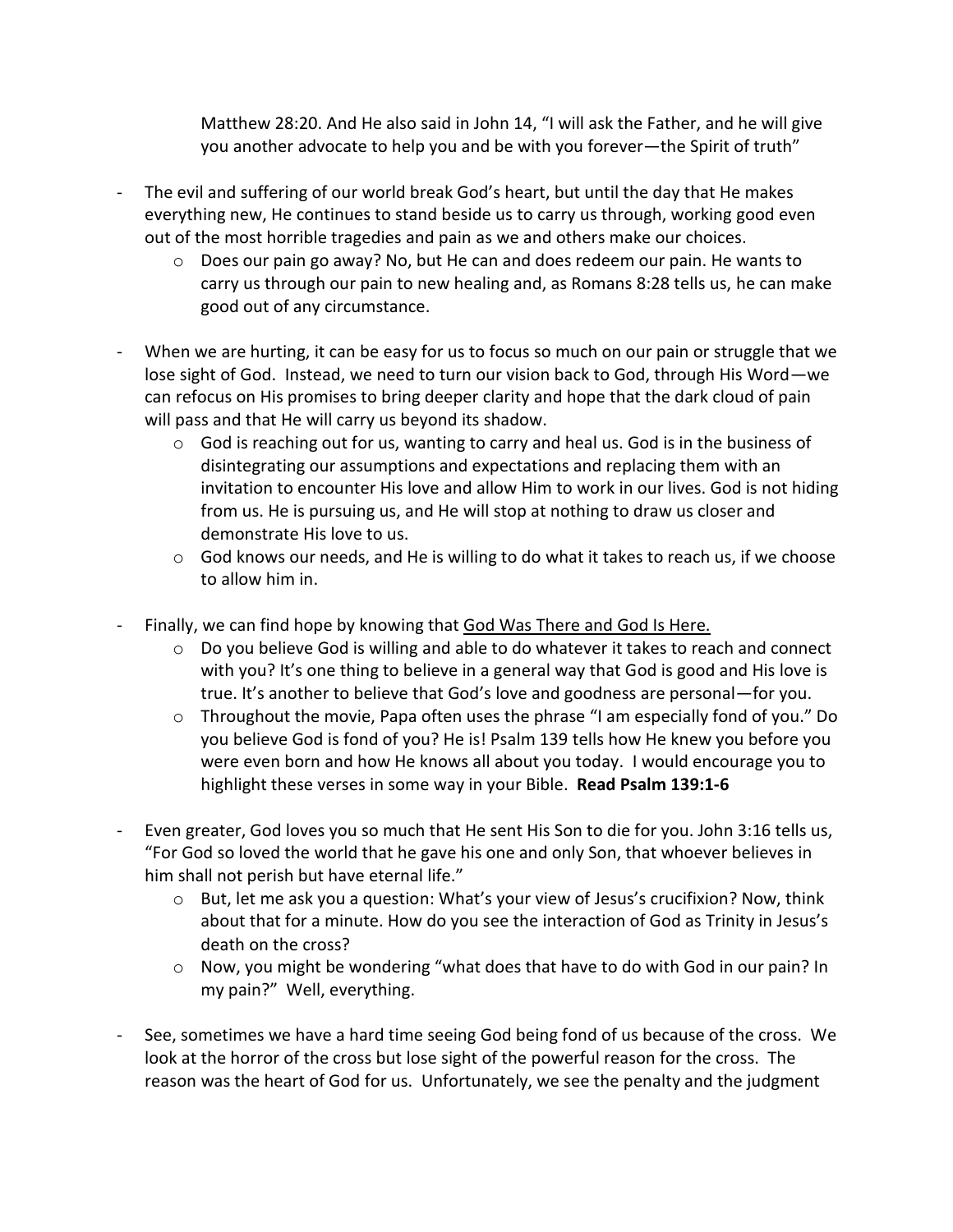and an angry God whose wrath must be appeased. And whether we admit it or not, we view Jesus as a nice God but His Dad as a God with anger management issues.

- o When the movie, The Passion of the Christ came out, I was in seminary. Several of us were talking about the movie one day. One of the students said, "I just kept thinking about what non -believers would see. They would be wondering why Jesus had to suffer like that. What kind of God would do that to his son? It kind of made me angry."
- $\circ$  While we may not say it out loud, maybe we've thought the same. We find ourselves feeling that if salvation is found by God somehow beating up His best kid and hanging Him out to suffer on His own, why in the world would I want anything to do with the Father? Or, we fear that he might do the same to us if we cross him. It's a viewpoint that sees God as the ultimate punisher and angry judge.
- But that is an incomplete and inaccurate view. Let's look for hope…
	- $\circ$  Deeper insight comes from the apostle Paul in 2 Corinthians 5:18–19: "All this is from God, who reconciled us to himself through Christ and gave us the ministry of reconciliation: that God was reconciling the world to himself in Christ, not counting people's sins against them."
	- $\circ$  God as Trinity, as three in one, is a mind-bending concept that exists outside the normal confines of our physical world. But maybe what's most important for us to grasp emotionally about the Trinity is that God is a living community of love and a unified presence.
- When Jesus suffered on the cross, God was there, "reconciling the world to himself in Christ." Jesus told His disciples, "Anyone who has seen me has seen the Father" (John 14:9). Therefore, God was pained during the crucifixion.
	- o When Jesus cried out, "My God, my God, why have you forsaken me?" it was because God had to look away from the sin of the whole world. But, God was still with Him, connected with his Son and participating in the painful work of sacrifice and redemption.
- It's like, whenever a cure for a disease is discovered, it comes at the expense of something. Usually, it's an animal, right, that gets tested to see if the cure works.
	- $\circ$  That is what happened on the cross. That is what Jesus, the Father, and the Holy Spirit did in the laboratory of time and space in the spirit realm of that moment. They did much more than inflict and endure punishment to satisfy some judicial decree. They produced a cure for the disease of sin. The cross was the cure.
	- o Why? So God could heal us. So God could be with us here and now.
- God will not let us go, no matter what difficulties we face in this world. Consider some of these promises.
	- o Come near to God and he will come near to you. (James 4:8)
	- o The Lord himself goes before you and will be with you; he will never leave you nor forsake you. Do not be afraid; do not be discouraged. (Deuteronomy 31:8)